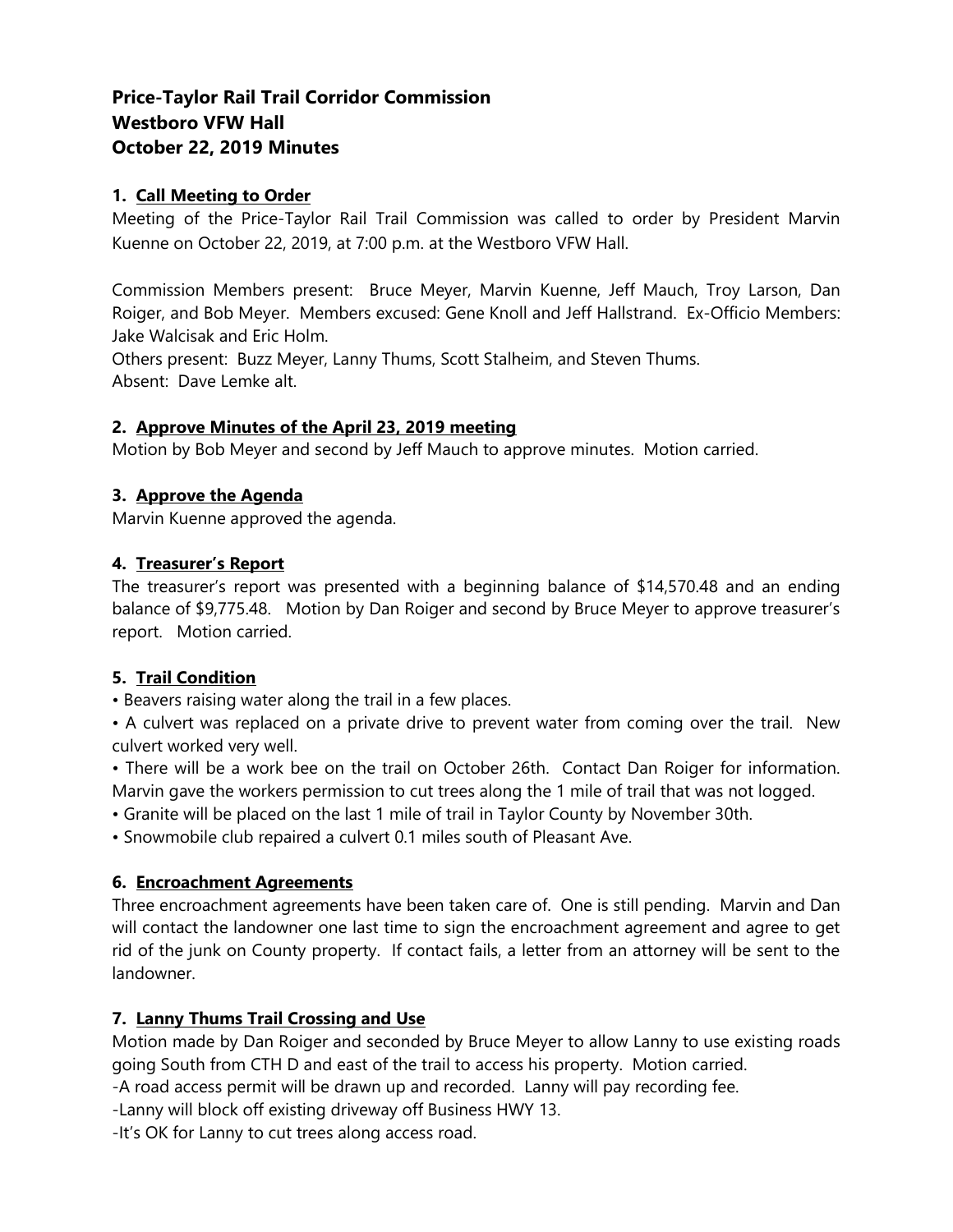# **8. Trail Crossing Use Agreements for Land Transfer**

Motion made by Jeff Mauch and seconded by Bruce Meyer to issue and record driveway permits to landowner's Aderton and Stensrud so they will be able to sell their property. Landowner's are to pay the recording fee. Motion carried. All crossing / use permits will be deed recorded in the future.

# **9. By-laws and Operational Policies**

Christina Schuld prepared a packet of information for the Commission members. Eric and Jake will get together in January to summarize the information for the next meeting.

# **10. Price County Trail Improvements / Timber Sale**

- The Forestry and Parks Committee toured the trail on June 11th. They will talk about a timber sale on the trail at their next meeting.

- Price County Forestry mowed the trail 6 times this summer.

- Price County has received verbal confirmation that they were awarded a \$19,115.00 RTA grant for gravel. They will start gravelling the trail at Morner Road and go south.

## **11. Soil Borings – Bud's Gas Station**

The soil borings showed that nothing has changed with the contamination. Testing will be discontinued, and the test wells will be removed this winter.

## **12. Land Acquisition – Morner Road to County Highway X**

Marvin attended a meeting regarding the status of the railroad south of Medford. The railroad said that the rail service will not be removed. Marvin got contact information for possible acquisition from Morner Road to CTH X. Eric will forward pictures of the current condition of the railway and the legal descriptions to the railroad contact.

#### **13. Additional Items Needed to be Presented to Committee**

- Taylor County was awarded 3 grants to repair bridges #1, #2, and #3.

- The newspaper will run the ad regulating the use of horses on the trail November 7th.

- Taylor County Tourism printed 2000 Pine Line brochures.

- Bruce Meyer stated that Dick Enders wants to ride his ATV on the trail to access two landlocked forties that he owns. Consensus of the Committee was to deny Dick's request.

- Bruce Meyer announced to the Committee that his last meeting will be in April. Price County will have to find a new "at large" member.

- Marvin Kuenne stated that he will not be chairman of the Committee after the April meeting but will continue as a member.

#### **14. Set Next Meeting Date**

April 21, 2020, 7:00 pm at the Westboro VFW.

# **15. Adjourn**

Motion made by Troy Larson, second by Bruce Meyer to adjourn at 9:34 p.m. Motion carried.

Submitted by Eric Holm, Price County Forestry and Parks Administrator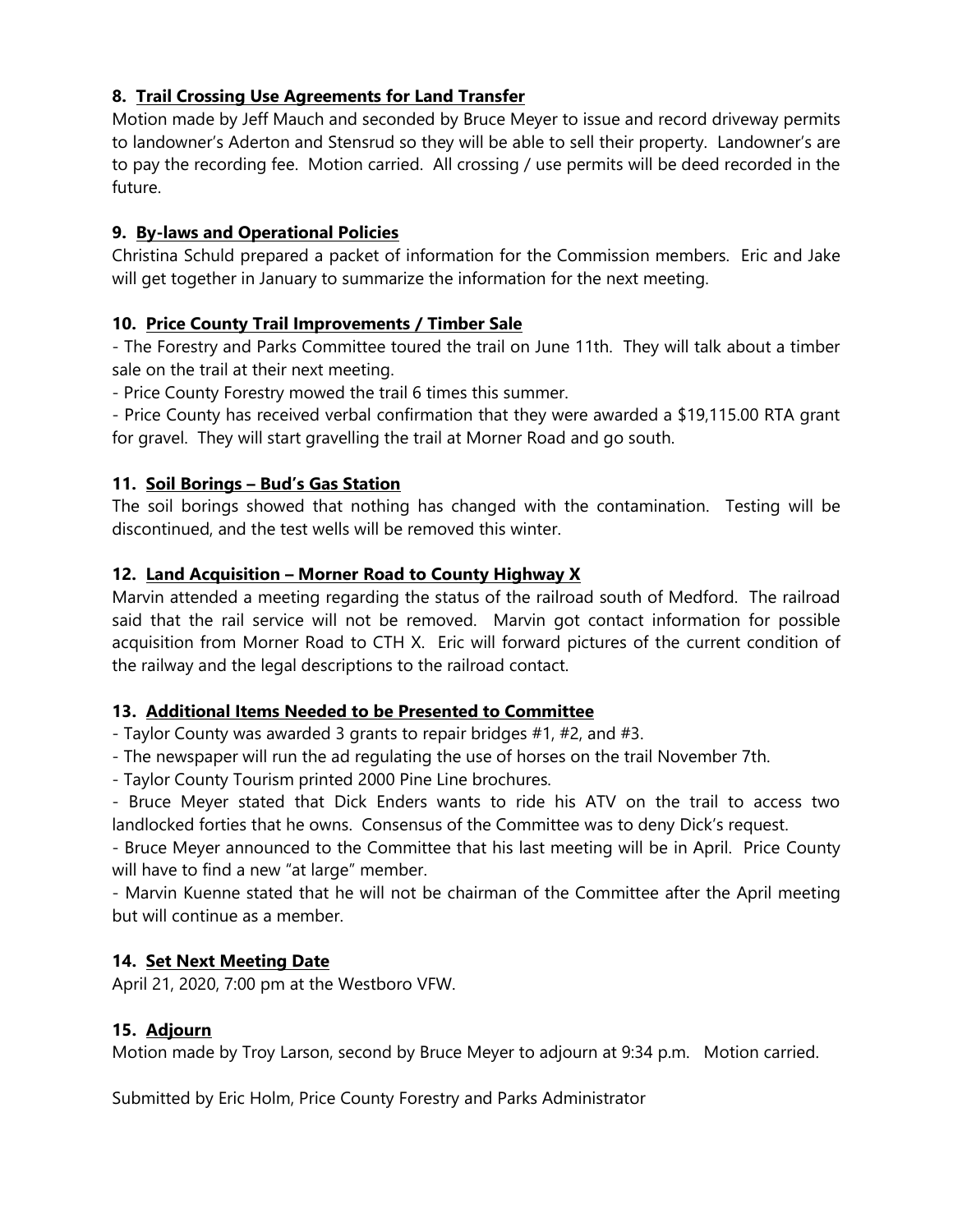# **Price-Taylor Rail Trail Corridor Commission Westboro VFW Hall April 23, 2019 Minutes**

## **1. Call Meeting to Order**

Meeting of the Price-Taylor Rail Trail Commission was called to order by President Marvin Kuenne on April 23, 2019, at 7:00 p.m. at the Westboro VFW Hall.

Commission Members present: Bruce Meyer, Marvin Kuenne, Jeff Mauch, Troy Larson, Dan Roiger, Jeff Hallstrand, Bob Meyer, and Gene Knoll. Ex-Officio Members: Jake Walcisak and Eric Holm.

Others present: Buzz Meyer, Brian Wilson, Jeff Albers, Scott Stalheim, Jeff Peterson, and Steve Thums.

Absent: Dave Lemke alt.

## **2. Approve Minutes of the October 23, 2018 meeting**

Motion by Bruce Meyer and second by Troy Larson to approve minutes. Motion carried.

## **3. Approve the Agenda**

Motion by Gene Knoll and second by Jeff Mauch to approve agenda. Motion carried.

## **4. Treasurer's Report**

The treasurer's report was presented with a beginning balance of \$15,210.98 and an ending balance of \$14,570.04. Motion by Jeff Mauch and second by Bruce Meyer to approve treasurer's report. Motion carried.

#### **5. Encroachment Agreements**

The encroachment agreements have been approved by Taylor County's Corporation Council and the Commission. Taylor County's Corporation Council will draft a letter to send to the landowners along with the agreement stating that they have 60 days to return the agreement. Marvin will send the agreements to the landowners. The Commission will pay the \$33.00 recording fee. One-time fee of \$250.00 for the encroachment agreements.

#### **6. Landowner Notification Letter**

Taylor County drafted a letter to be sent to all landowners along the trail informing them about the policy regarding encroachments and/or structures on or near the trail. There are approximately 135 landowners in Taylor and 65 in Price along the trail. Jake will send Eric the letter and landowner list for Price. The County Forest Administrators will be named on the respective Counties letters for the contact person to answer any questions. Motion by Jeff Mauch and second by Jeff Hallstrand to approve the letter. Motion carried. A draft of the letter is attached to the minutes.

#### **7. Badger Precision Parking Area Request**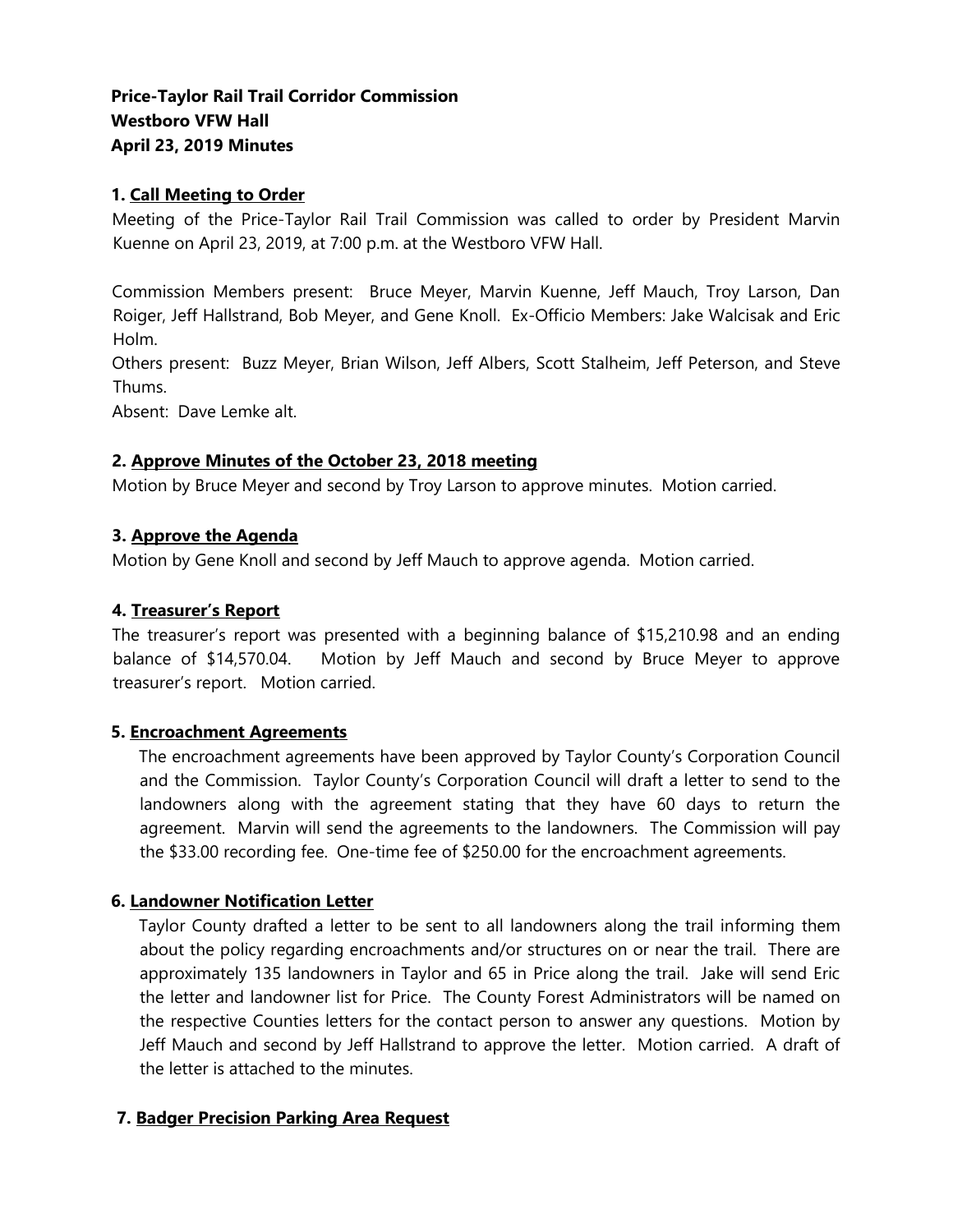Badger Precision has requested that they be allowed to use Pine Line property adjacent to the trail for parking lots. Jake prepared maps of the areas that are attached to the minutes. Motion by Jeff Mauch and second by Dan Roiger to allow Badger Precision's request and to prepare an encroachment agreement. Motion carried. Jake and Eric will contact Badger Precision to inform them of the Commission's decision.

## **8. Resurfacing Update**

All the resurfacing has been completed in Taylor County except for the 1 mile of trail between the bridges. Jake estimates that the cost to resurface the last mile will be \$16,500.00. Motion by Dan Roiger second by Gene Knoll to log the mile of trail before resurfacing. Motion carried. Jake will contact loggers to get the logging done. Discussion on stumpage amount or a donation for stumpage from the logger. Jake will negotiate stumpage with logger.

# **9. Bridge Rehab Update**

The rehab of four bridges in Taylor County has been completed. Jake applied for grants to fund the rehab of three additional bridges. Will find out in August if successful. One bridge in Price needs to be looked at for possible rehab needs. Gene Knoll reported that the bridge in Medford has been fixed and that Taylor County Tourism reimbursed the Commission for the expenses.

## **10. Discuss Horses on Trail**

Taylor County Forestry and Marvin Kuenne have received several complaints from the public regarding horses on the trail. People have been riding the trail when it is soft, and the horse hoofs are sinking into the trail surface. Troy Larson asked if there was a horse club that could help with trail maintenance. Jake stated that there may be a higher cost to maintain the trail with the new surface. Motion made by Troy Larson second by Dan Roiger to allow horses on the trail from May 15 to November 15 and to review this policy after 12 months. Motion carried. A public notice will be run in the local newspapers for the seasonal closure of the trail.

# **11. Marathon Run on April 27**

A Special Use Permit was issued for the use of the trail for a marathon on April 27<sup>th</sup>. The group made a \$100.00 donation to the Commission.

#### **12. Tree Planting Along Pine Line**

Marvin was asked a question about the possibility of planting red pine in spots along the trail. Consensus of the Commission was that future requests be forwarded to the County Forest Administrators.

#### **13. Whittelsey Days – July 19, 20,21**

Motion by Jeff Mauch second by Bruce Meyer allowing Marvin to issue a Special Use Permit for Whittelsey Days organizers to use the trail to shuttle people and campers to the event between M and South Street. Motion carried.